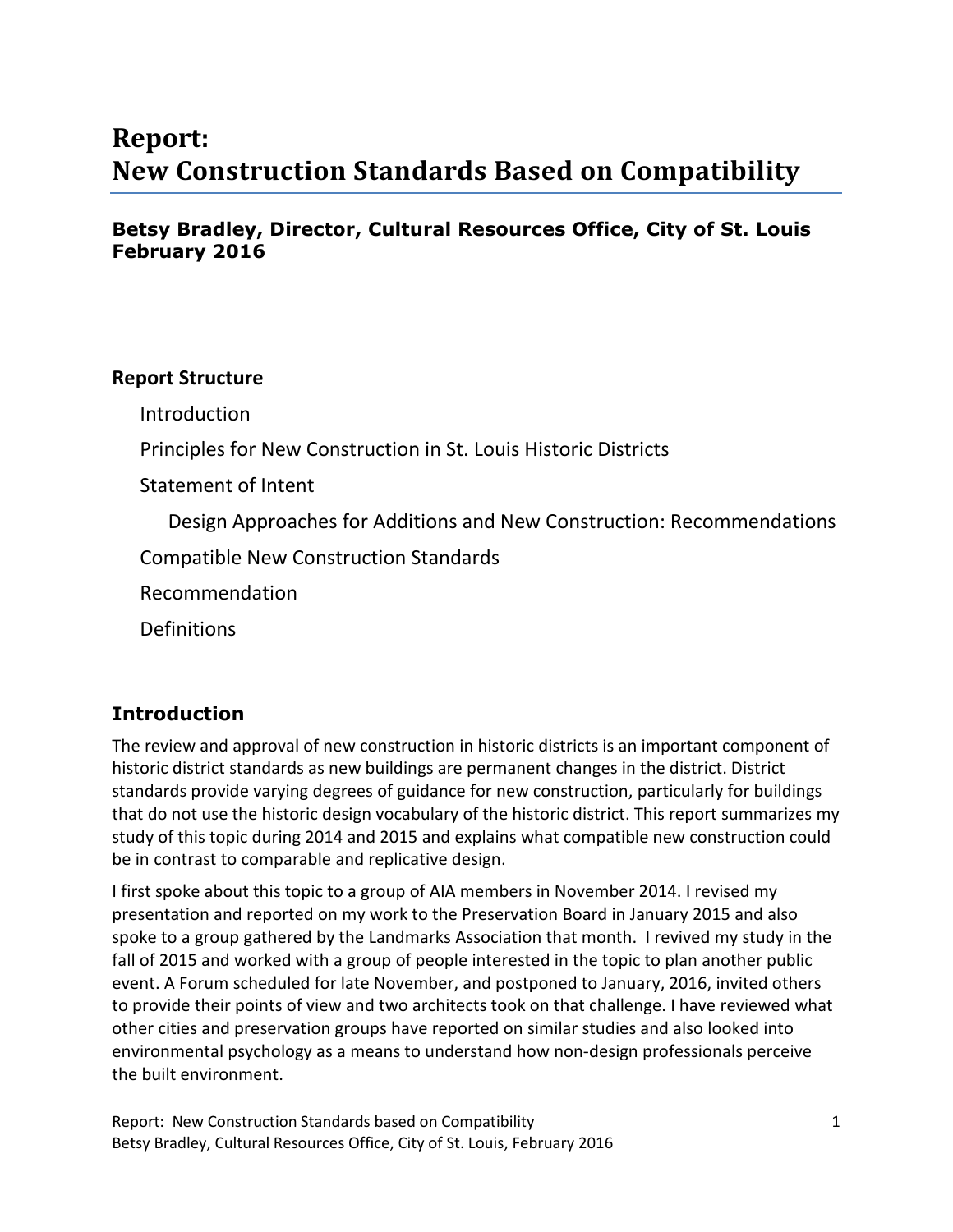This report is presented in the form of draft standards, as that is how we are used to reviewing proposed new construction in historic districts. As my presentations and thinking evolved over the last months, I am proposing support for compatible, as opposed to comparable, design in historic districts for a variety of reasons. These include the fact that our strong and consistent historic district streetscapes can accommodate some buildings that are not comparable; a desire for our historic districts to strongly convey a sense of time and place from the past, but also a sense of vibrancy and authentic change; and a desire to recognize that not all matters of compatibility are visual and that quality of construction and materials – building to last – as well as sustainability and supporting urban forms and goals.

# **Principles for New Construction in St. Louis Historic Districts**

*These principles are another means of stating the intent of this approach to compatible new construction in historic districts. They are supported by the more specific standards.* 

The Preservation Board's review of a proposal has an important role, as it considers the project in the larger district resource and to assess the public's ability to find compatibility in what is proposed.

The district is a resource more important than any of its individual components. It conveys a time and place and also change over time.

Compatibility is not comparability. Compatibility is less similar than comparability yet there are comparisons to consider.

Compatible buildings can – and should – be different from their neighbors in historic districts. They do not have to be replicative or dominantly comparable to be compatible.

The sense of what is appropriate infill construction is very local and therefore varies from district to district, location to location.

Compatibility is often a visual judgement. Compatibility can be achieved in various design approaches, as well as in quality of design and materials and the provision of sustainable, durable, and comfortable buildings suited to modern needs.

Compatibility is an achievable design challenge that allows for creativity and innovation within some parameters.

Minor variations in design are preferable to repetition, as this is the pattern of the existing buildings.

New construction should have integrated construction methods and exterior materials.

The approval of a design in one location does not mean that it will be found compatible in another location. Design should be site specific and avoid standard designs. Variations are preferable to repetition when multiple buildings are proposed.

Materials and color are important interrelated factors in selection and placement and can reinforce coherency or introduce contrast in strong, consistent streetscapes as new buildings provide a sense of a vibrant, authentic urban setting.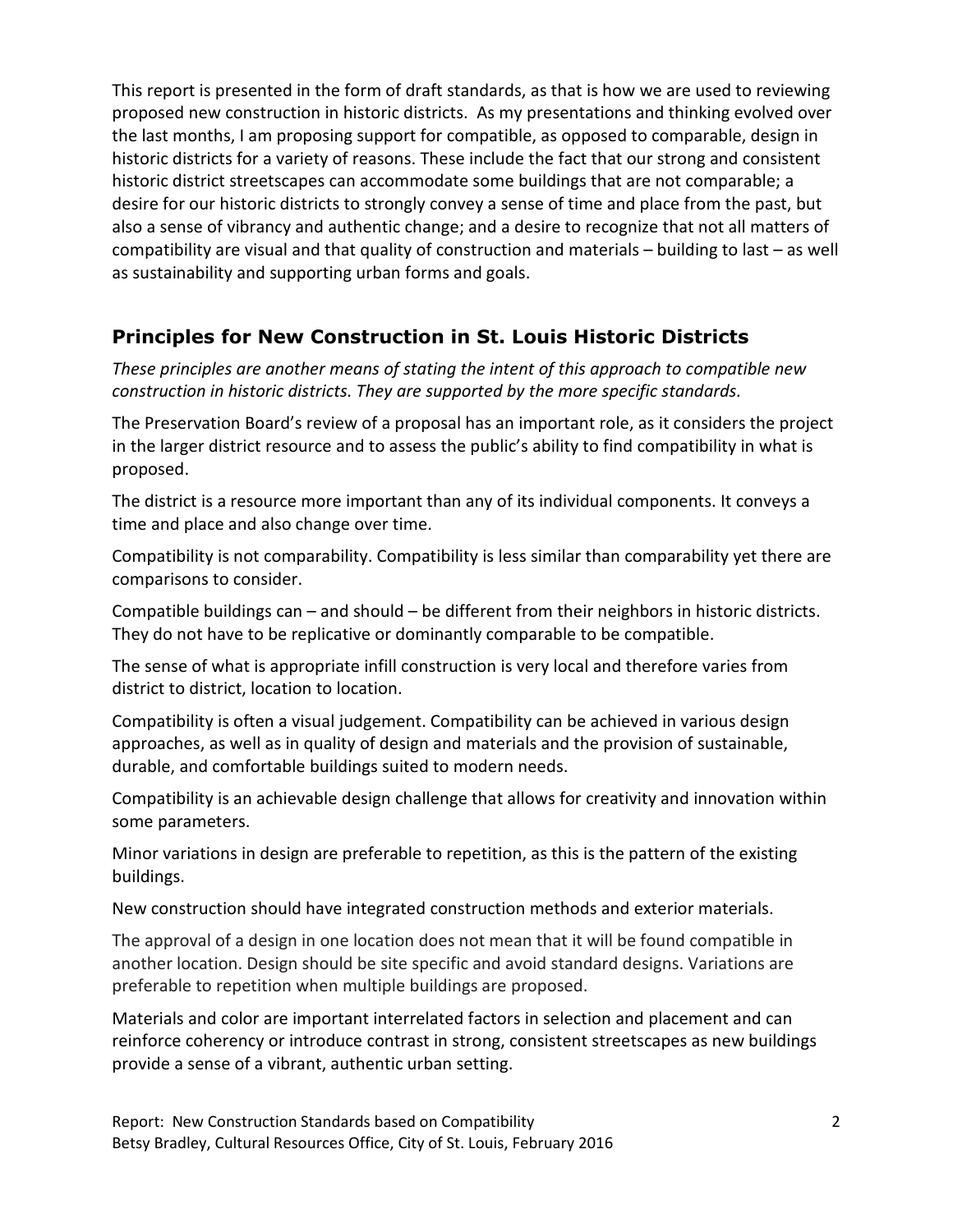# **Statement of Intent**

The intent of the new construction standards is to provide a means to discuss and assess the compatibility of proposed buildings within the existing character of an historic district. Each historic district is a resource that conveys a particular place and time of the past; its designation indicates that it is a significant resource to protect from demolition and disinvestment. Yet districts are also evidence of change over time as new buildings are constructed in them. The intent of these standards is to carefully consider how new buildings will be complementary new investments that add to, and not detract from, historic districts. The goal for compatible new buildings in St. Louis historic districts is high-quality design and construction that respects nearby historic buildings.

There is more than one approach to design in historic districts within the overall concept of compatibility. There is a difference between compatibility and comparability, which is a much more restrictive comparison that relies on similarity in concept and details. Some comparability – particularly in scale and placement – provides compatibility for new construction within a historic district streetscape. New buildings do not need to be in a replica historic design to be compatible; new buildings with a similar degree of scale and architectural detail can be compatible and in no way diminish nearby historic buildings. Buildings that provide these qualities can be complementary as compatibility implies variety within some overall unity. A new building in an historic district should be an expression of the design and construction of the time of development, but have a readily discernable compatibility with forms and patterns of buildings in historic districts.

**Visual Compatibility**. The characters of the City's historic districts, which are predominately residential, are that of quite homogeneous neighborhoods with consistent use of materials and colors. For this reason many feel that a proposed new building must pass a "visual compatibility" test within its immediate setting derived from several factors, including materials, design articulation, and scale. Visual compatibility should be readily perceived and not need to be explained.

**Reinvention and Reference**. Compatible new design that avoids replication of traditional building types and styles can nevertheless sustain a sense of continuity over time, particularly when designs can be perceived to reinterpret historic building types and styles or make clear references to them, or use the same materials. An abstraction, however, should pass a "first glance test" for recognition and of the reference and compatibility within the historic district. The design of a new building can maintain a balance between a differentiation from historic buildings and comparability with them, having both of these characteristics readily perceivable. This approach to the design of new buildings respects the existing context and uses its underlying principles of spatial relationships, composition, scale of parts to the whole, ratio of solids and voids, and extent of ornament.

**Contrast**. For others, the consistency in our historic districts provides the opportunity for new buildings that are more of a punctuation point in the streetscape and introduce contrast and juxtaposition. When a use requires, or preference is the reason for a departure from historic patterns, broader considerations of compatibility can be considered.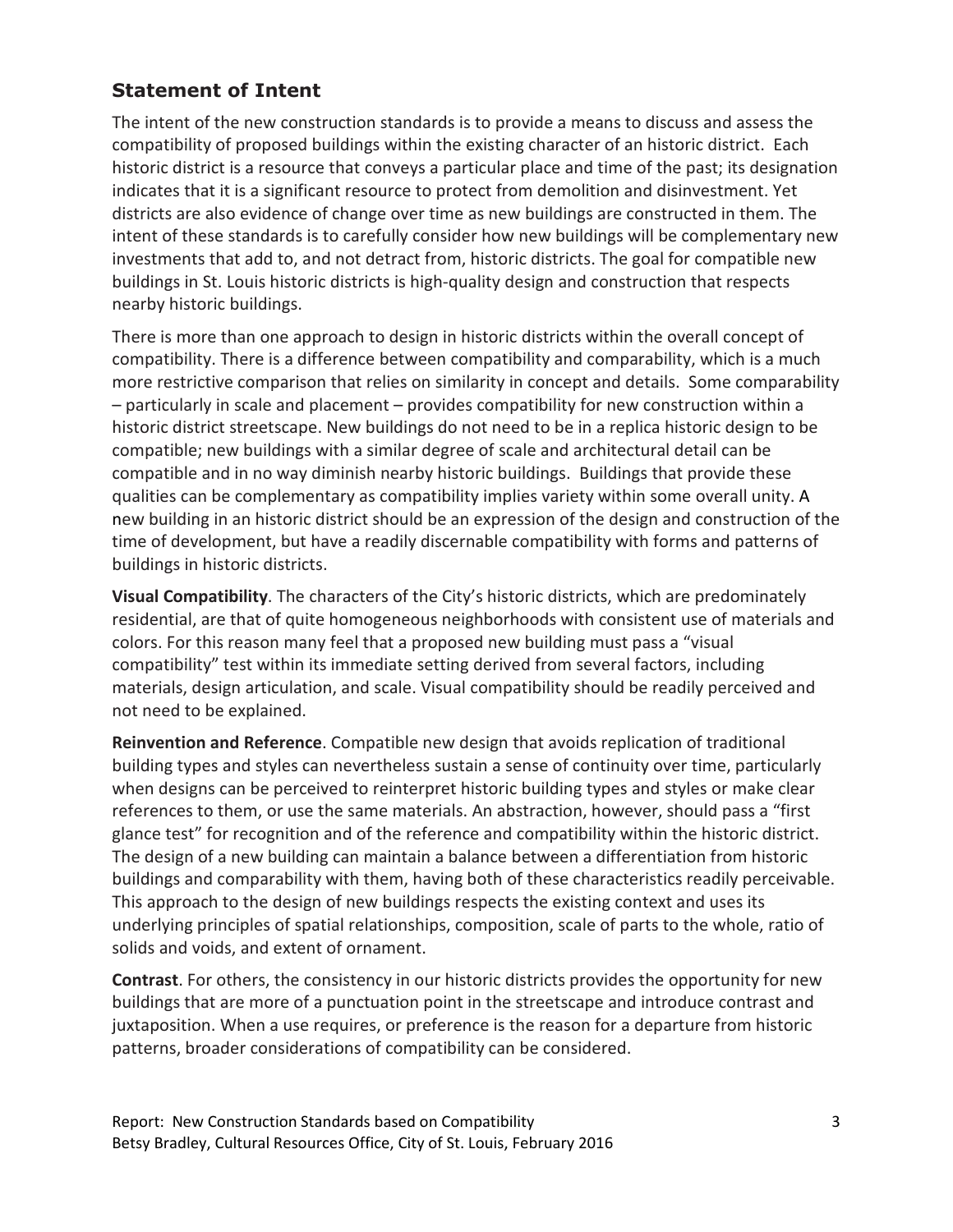**Traditions in Building in St. Louis.** Many views of compatible new construction extend the tradition of the provision of high-quality, well-designed, sustainable buildings in St. Louis. These are among the reasons the buildings in historic districts remain in use and are significant assets of the City. High-quality design can be a means of affording compatibility. Enabling a sense of dynamic urban life and authenticity in a city, including in historic districts where we are choosing to take historic buildings into the future, are parallel goals.

**Form, Articulation and Materials**. The popularity of form-based zoning in many cities and the recent adoption of that approach in St. Louis highlights the desirability of standard patterns in various neighborhoods that include scale and orientation, alignment, and location of garages, as well as the form and articulation of buildings. The form-based zoning approach to the regulation of new construction also identifies exterior materials that cannot be used on the premise that new buildings must be of a similar quality. In a similar manner, these standards allow for the use of many materials and recommend the use of those that convey their inherent qualities and do not imitate other materials.

These standards acknowledge that what is compatible is hard to articulate once comparability is not a primary consideration. These standards acknowledge new construction may not appear to have a neutral effect in a streetscape if comparability is not required. These standards also acknowledge that different sites warrant different approaches to design.

This table summarizes some approaches to design and types of projects and illustrates why no one approach to design will be articulated in these standards.

| Design Approaches for Additions and New Construction: Recommendations |                       |                                |                                 |
|-----------------------------------------------------------------------|-----------------------|--------------------------------|---------------------------------|
|                                                                       | <b>Highly Visible</b> | <b>New Construction</b>        | <b>New Construction</b>         |
| Approach                                                              | <b>Additions</b>      | <b>Small of Infill project</b> | Large project                   |
| Use historic                                                          |                       |                                |                                 |
| vocabulary or                                                         |                       |                                |                                 |
| replicate historic                                                    | Possible but not      | Possible but not               |                                 |
| design                                                                | necessary             | necessary                      | Not recommended                 |
| Reinvention                                                           |                       |                                |                                 |
| within a type or                                                      |                       |                                |                                 |
| style                                                                 | Recommended           | Recommended                    | Recommended                     |
| Abstract                                                              |                       |                                |                                 |
| reference to the                                                      |                       |                                |                                 |
| historic                                                              | Depends on scale      | Possible                       | Recommended                     |
|                                                                       | Possible; may be      | Possible; may be               | Possible; justified in areas of |
| Contrast/                                                             | justified by use      | justified use and              | extensive loss and by use       |
| Juxtaposition                                                         | and urban goals       | urban goals                    | and urban goals                 |
| Introduce new                                                         |                       |                                |                                 |
| property types or                                                     |                       |                                |                                 |
| urban uses                                                            |                       | Possible                       | Possible                        |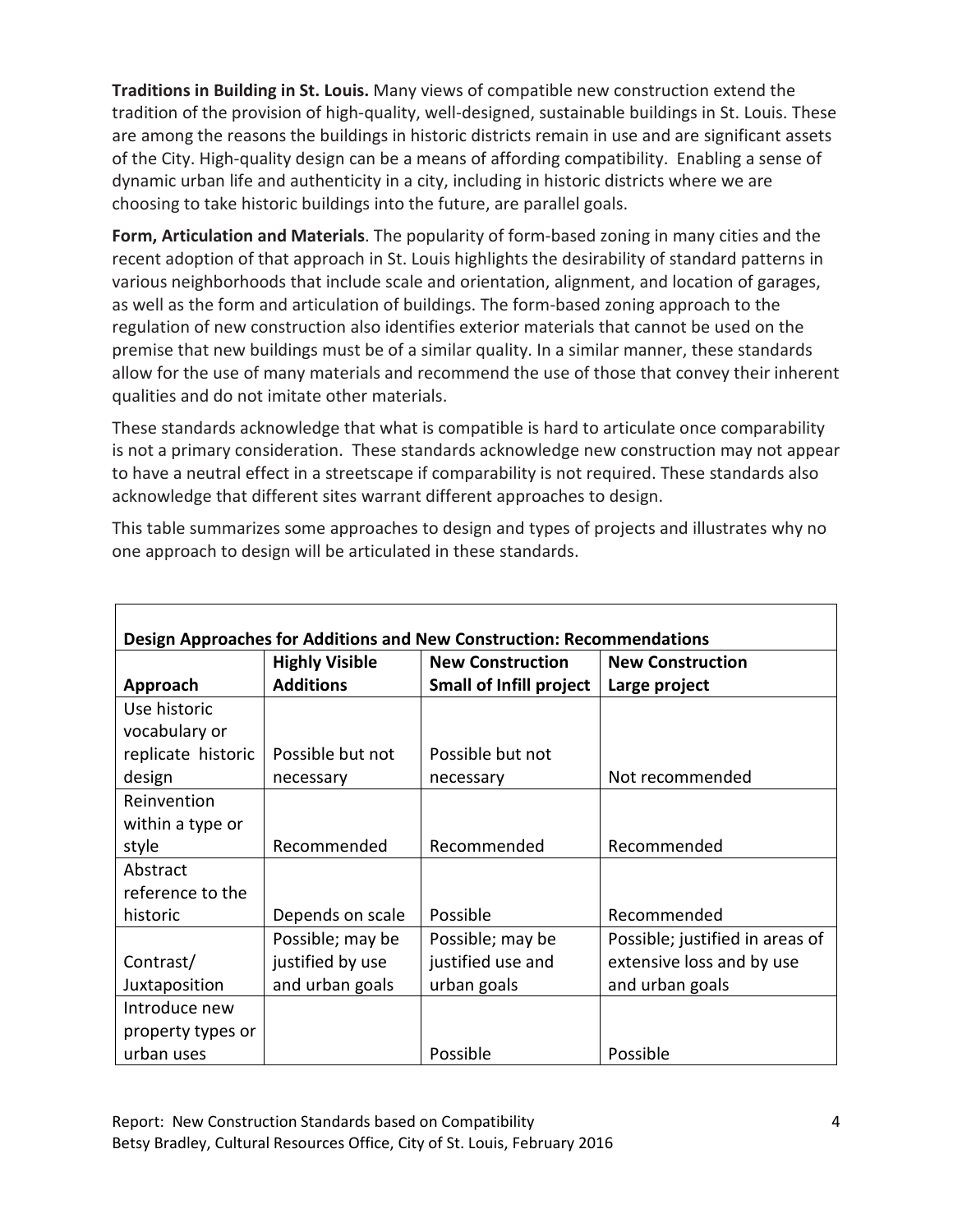# **Compatible New Construction Standards**

#### **General**

New buildings shall be sufficiently similar in some of the aspects of size, scale, height, location on the lot, materials or colors to convey a design relationship in the context of nearby historic buildings in the district, sub-area or block.

Designers shall present new construction in terms of the overall approach to design and features that establish compatibility.

A compatible design approved for one location does not mean that it will be found compatible in another. Designs shall be site specific and avoid standard or formulaic solutions. Variations are preferable to repetition when multiple buildings are proposed.

#### **Height**

Compatibility in height does not necessarily mean the same height.

Non-residential uses and locations on thoroughfares provide reasons for a taller height that is compatible.

As one-story buildings in general do not provide the density and urban character of the historic districts, they are not considered to be compatible in height, but may be justified by use, such as a school or accessible housing.

It is more important that a single infill building be comparable in height to its flanking historic ones than a larger project.

## **Massing**

For additions and infill housing, the massing of the building shall be readily perceived to have some relationship to the buildings in the historic district. This relationship could be massing utilizing a rectangular footprint and similar ratios of width to height of existing buildings, similar complexity or simplicity, or some other factor.

Distinctly atypical or excessively varied massing for the sake of variety is not considered to support the desired compatibility of massing.

## **Setback and Blockface**

The blockface maintained by the setback of buildings shall not be diluted by the placement of new buildings. If there is a consistent setback, the primary mass of new buildings shall be at the setback line.

A single infill building that is flanked by historic ones shall maintain the setback line of one or both of those buildings.

A single infill building shall be positioned to maintain the common distance between buildings on the blockface on one side and therefore may not be centered on the lot.

Site plans that introduce suburban forms of development, including but not limited to new streets forming cul-de-sacs with buildings facing them or individual driveways leading to front garages, shall not be introduced into a district.

Report: New Construction Standards based on Compatibility 5 Betsy Bradley, Cultural Resources Office, City of St. Louis, February 2016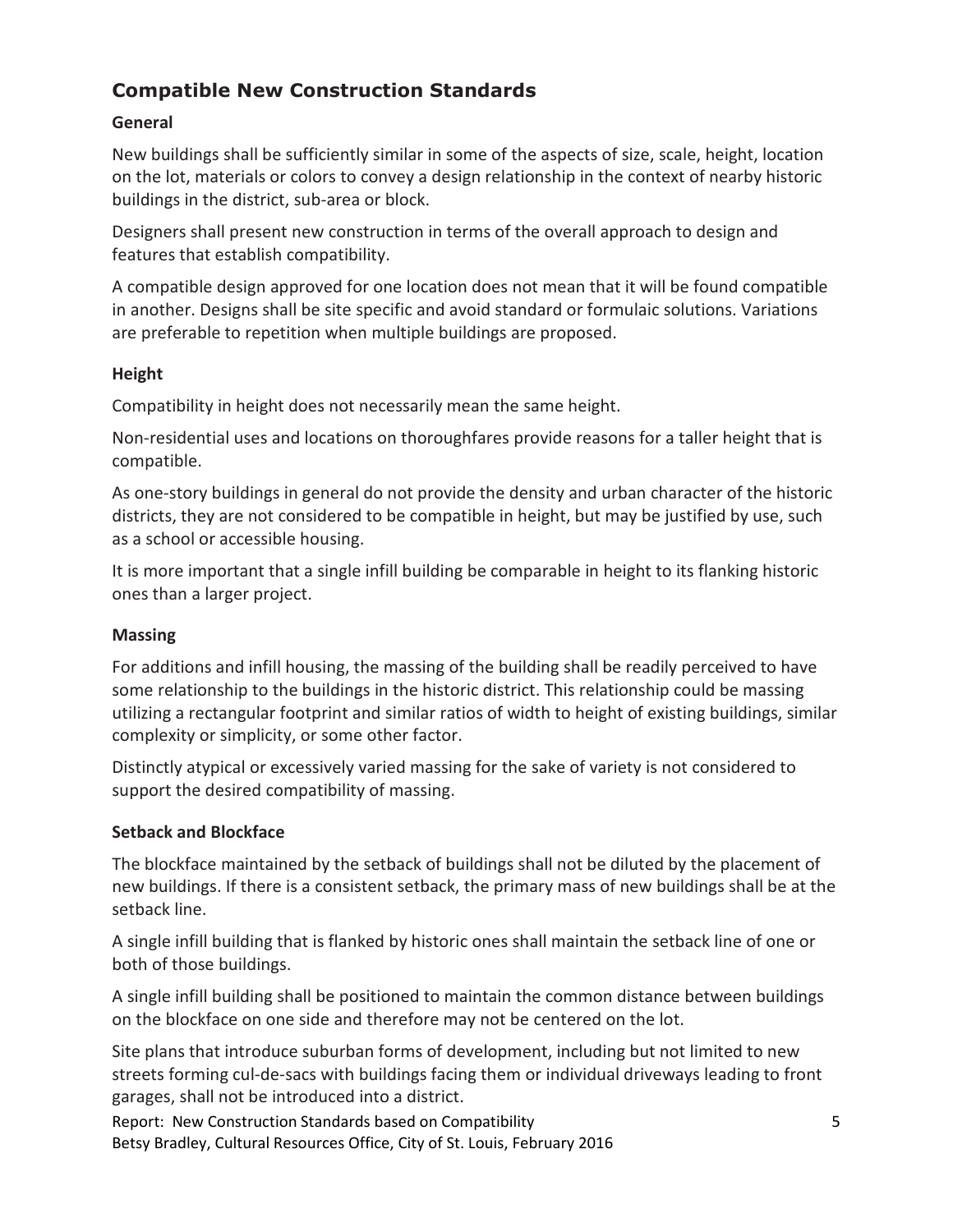#### **Street-facing Façade Composition**

A street façade shall incorporate architectural elements that have a human scale and reflect interior and exterior patterns of use or ownership. If it is a screen of some type, access to the building shall be visible from the street.

A street façade shall have a ratio of solids to voids – walls to windows – that is comparable to nearby buildings or those of the same type in the district.

The design of a street façade shall use window and door placement, as well as vertical plane breaks, to avoid large expanses of solid walls.

A street façade shall not include garage doors in residential buildings.

#### **Materials on Visible Façades**

A street façade shall have one primary or dominant material on the façade.

The primary façade material shall be compatible in material or color to the prominent visual character of its blockfront setting or have some other justification for its use.

Compatibility in color may be achieved through the use of another color that is similar in value. The inherent colors of visible non-façade materials shall be of similar value to those of the façade and shall introduce no more than two additional colors. Color may also be introduced through small scale features.

Exterior insulated finish systems (EIFS) and vinyl siding are not allowed on portions of buildings visible from streets in the historic district as they are sufficiently different in appearance and quality as to detract from the historic buildings.

Primary and secondary façade materials shall be combined with constructional logic, which includes, but is not limited to, not placing masonry materials above wood or other lighter materials

A building may not have a street façade of one primary material, and three walls of another material, unless the façade material returns a substantial distance on the side elevations and terminates at a logical point, such as a vertical plane break or rear wing. Changes of materials shall relate to the articulation of the building with vertical or horizontal plane breaks and reflect interior and exterior patterns of use or ownership.

Materials for visible roofs of the main block of a building shall be a single material and color.

#### **Windows and Doors**

Window and door openings shall relate to interior and exterior patterns of use or ownership.

The street façade shall have window openings that meet the mandate to have a comparable ratio of solids and voids.

The main entrance shall be placed in the street façade or on a side façade near the front of the property.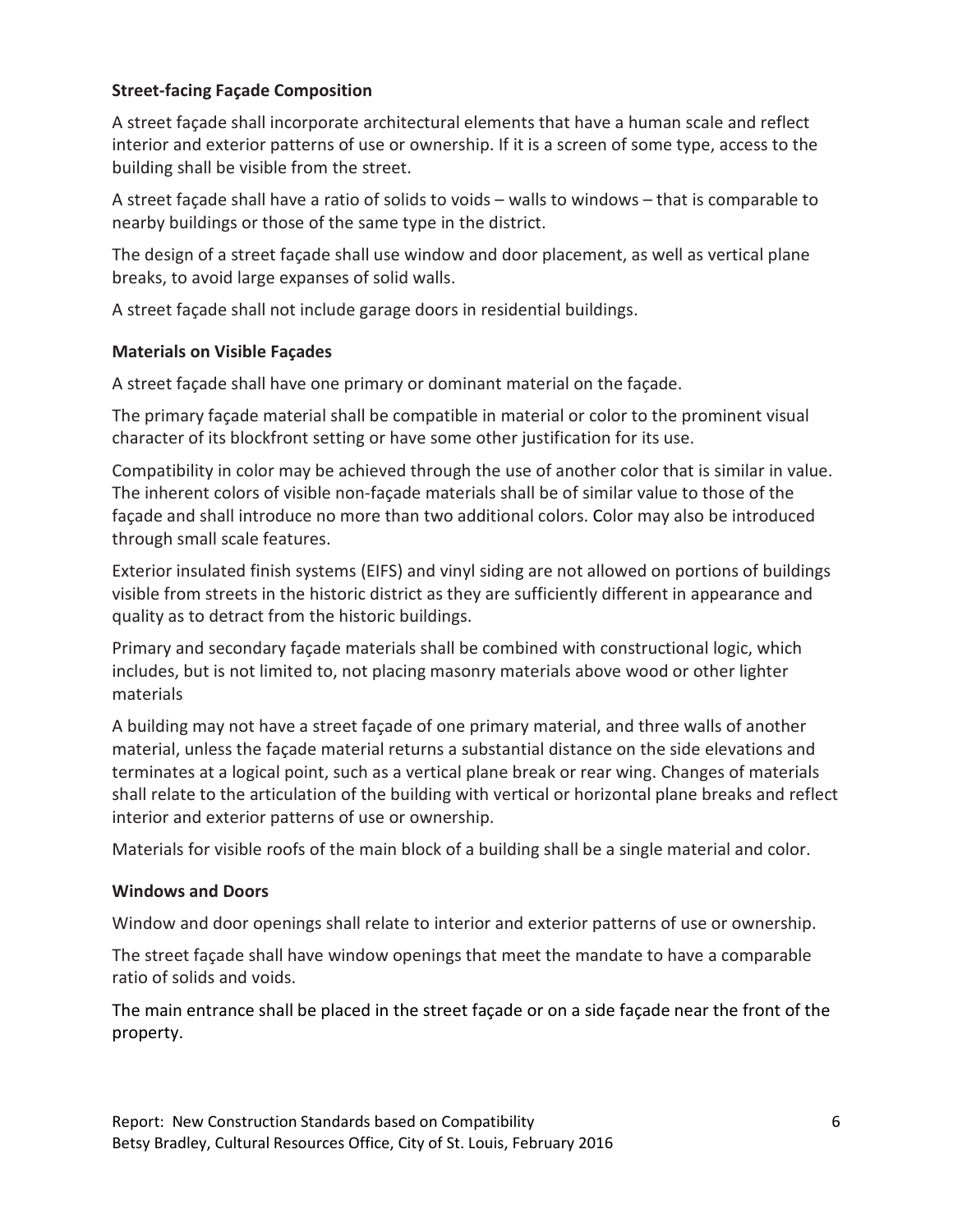#### **Solar Panels**

The use of visible solar panels or similar materials such as solar shingles may integrate the panels or shingles into the overall design, i.e. as shade devices or awnings or be integral to and cover the entire roof.

Solar panels may be installed if they meet the requirements for visual compatibility in the Solar Panel Installation Policy adopted by the Preservation Board.

## **Recommendation**

I propose that the Preservation Board consider the adoption of a Compatible New Construction Policy. City Ordinance #64689 states that the Preservation Board shall be responsible for policy with respect to historic preservation in the City, and for establishing and articulating standards with respect to the minimum exterior appearance of improvements within Historic Districts in such a manner as to enhance property in the City, encourage property maintenance and promote development consistent with the City's Comprehensive Plan. A policy that supports compatible new construction is within this mandate.

A Compatible New Construction Policy would be similar to the Solar Panel Installation Policy in that it would be used where it would not be in conflict with existing historic district standards. In this case, the policy is intended to be used with existing standards in the assessment of the compatibility in the City's historic districts when the standards do not require new buildings to be based on a Historic Model Example. **As a policy, it would not replace any new construction standards adopted by Ordinance**. As an articulation of what is compatible – as opposed to comparable – the policy would provide a vocabulary to use when discussing proposals, particularly when district standards for new construction are not as extensive as they might be. It would also send a message to developers that compatible new construction will be considered within an agreed-upon framework in some districts.

A policy, as opposed to standards adopted by ordinance, can be assessed for effectiveness and completeness and be revised as needed. The Preservation Board can discontinue the use of the policy or alter it relatively easily. If the standards in the policy prove to be effective, the text could be incorporated into revisions of historic district standards.

# **Definitions**

**Abstract Reference.** The abstract reference design strategy makes reference to an historic building form or style, while avoiding literal resemblance. This approach emphasizes differentiation over comparability, yet can achieve compatibility.

**Comparable.** As used in this document, an adjective that describes entities that are quite similar, or equivalent, based on physical qualities.

**Compatible new construction.** This term describes new buildings that are sufficiently similar to nearby existing ones in *some* of the aspects of size, scale, height, location on the lot, materials or colors to convey a design relationship.

**Contrast or Juxtaposition.** This approach to design introduces new elements into a streetscape in a historic district, often through forms, materials, and colors.